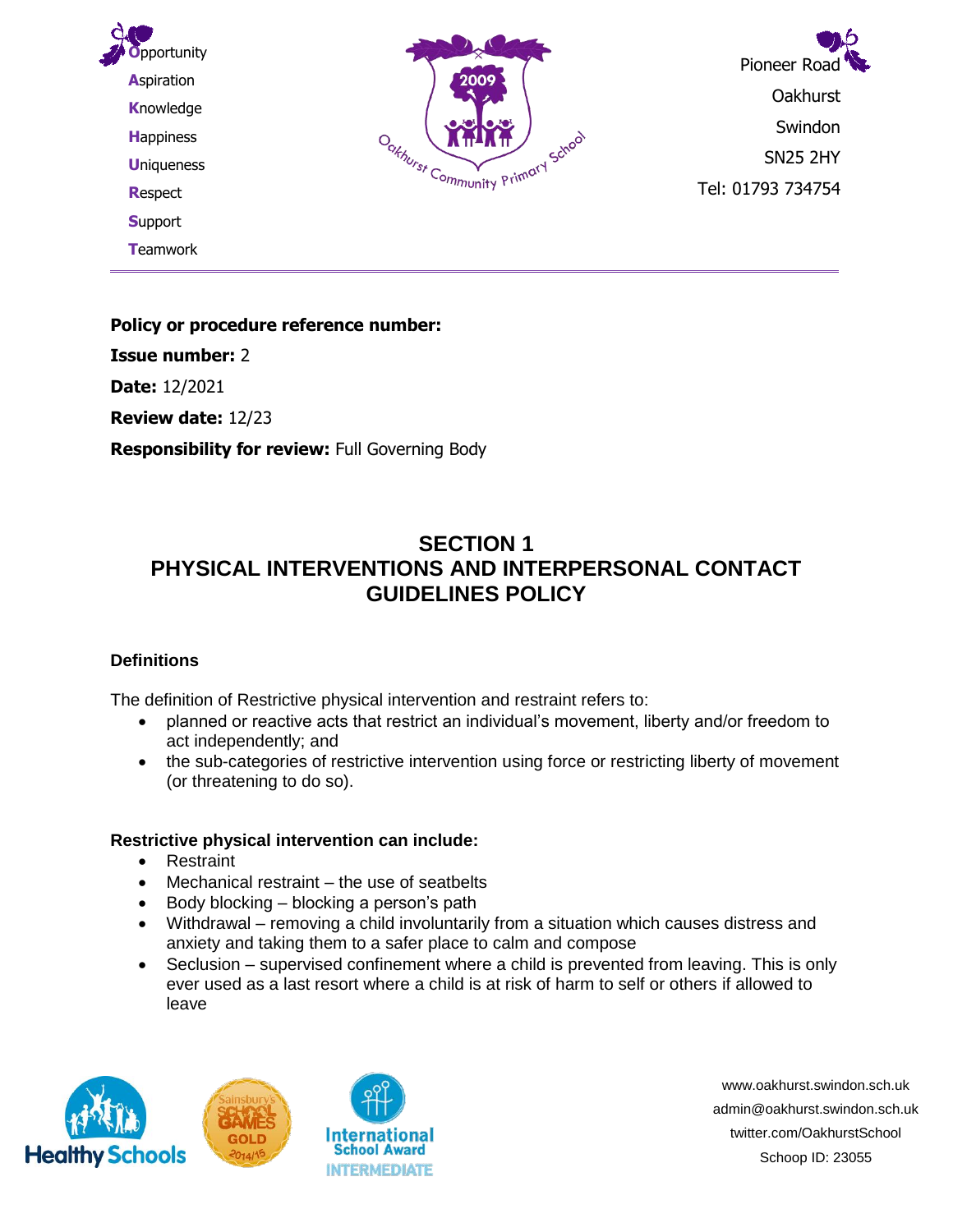#### **The definition of non- restrictive physical intervention refers to:**

- Physical presence, non-verbal prompts and directions
- Guiding/shepherding a person from A to B using the Caring 'C's method
- This is where a child movement is not restricted

#### **1. Physical Interventions and Interpersonal Contact Guidelines Policy Statement**

- 1.1. At Oakhurst School we endeavour to adopt a positive and proactive approach to behaviour and will only ever resort to restrictive physical intervention if absolutely necessary. Any use of physical intervention will be reasonable and proportionate. The long term use of physical restraint on children can impact on their emotional well-being and this is why we produce Stress Reduction Plans (SRPs) to reduce the need for this. De-escalation training is provided for staff and regular reviews of the SRPs, enable staff to make informed choices about the needs and triggers for an individual child. As we recognise, every child is different and therefore no two plans are the same. If a child has an SEN need, it may be imperative that in order to reduce physical intervention, the child is allowed to leave the classroom before a particular trigger point. All of this information will form part of a robust plan for the individual child and the staff.
- 1.2. It is likely that the necessity to employ restrictive physical interventions will be greater for those pupils who are on the autistic spectrum or with communication and Interaction difficulties and may be most likely to exhibit challenging behaviour. Staff who support these pupils should be experienced in employing a wide range of de-escalation strategies that can reduce the instances of challenging behaviour and therefore the need for physical intervention (see later notes on the development of Stress Reduction plans).
- 1.3. These guidelines have been developed in response to the recommendations of Circular 10/98 **The use of Force to Control or Restrain Pupils** issued following the implementation of the Education Act 1996 (Section 550A).
- 1.4. These guidelines have also considered the implications from the following:
- a. Department of Health (DoH) / Department for Education and Skills (DfES) Reducing the need for restraint and restrictive intervention (June 2019).
- b. Guidance for Safer Working Practice for Adults who work with Children and Young People in Education settings (May 2019).
- c. Department of Health (DoH) / Department for Education and Skills (DfES) Use of reasonable force in schools (July 2013).
- 1.5. The above must also be read in conjunction with other school and curriculum policies, primarily the following:
	- a. Behaviour Policy.
	- b. Equalities Policy.





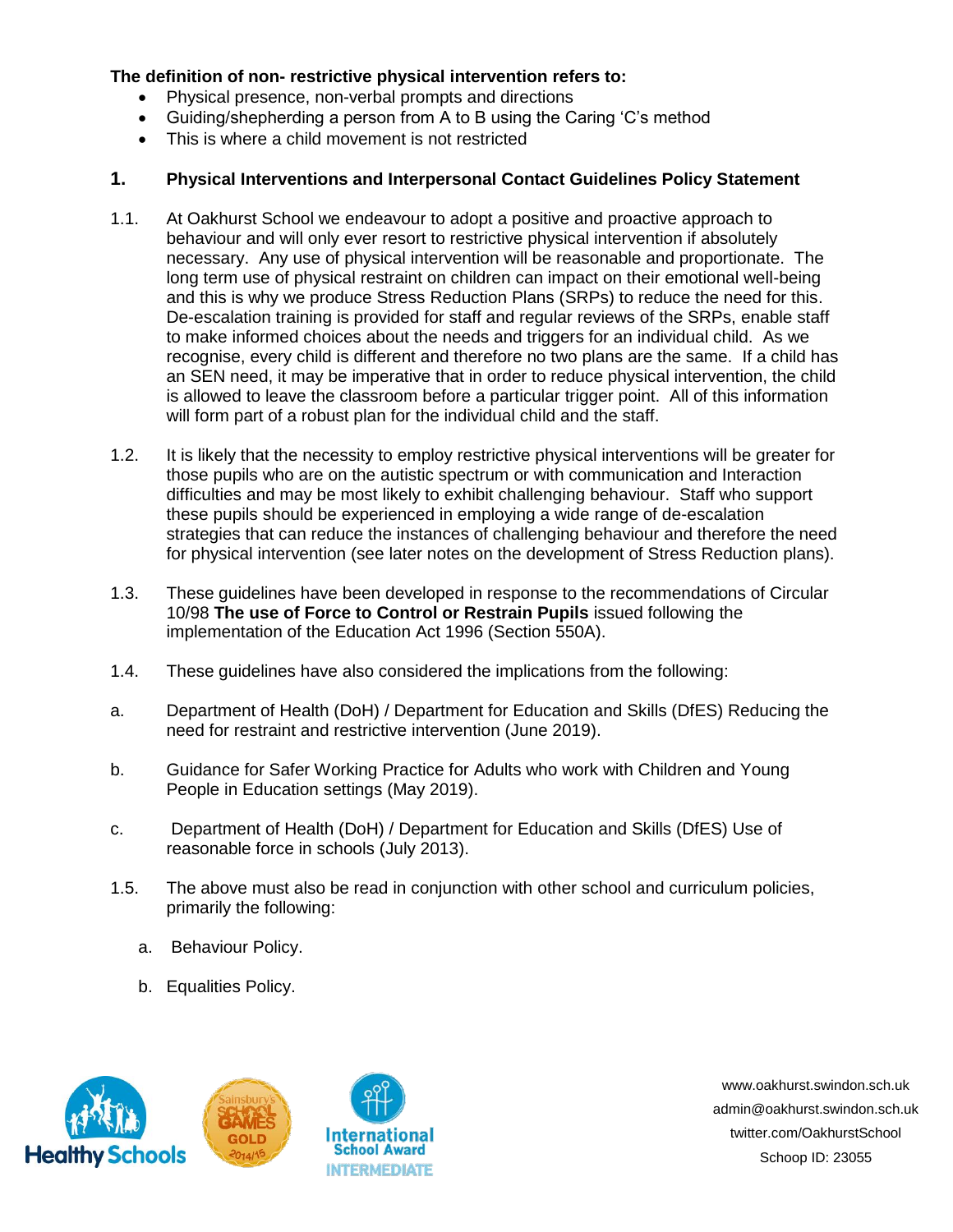# **SECTION 2 DELIVERY AND MANAGEMENT OF THE PHYSICAL INTERVENTIONS GUIDELINES**

## **1. Purpose**

- 1.1. Non-Restrictive Physical Interventions are used (where necessary) to:
	- a. Enable pupils to participate in teaching sessions.
	- b. Allow students to participate as active / independent learners.
	- c. Enable students to participate in the school curriculum through the maximum use of their senses.
	- d. Ensure that the medical and physical care needs of the students are catered for.
- 1.1.1. Restrictive Physical Interventions such as seat belts / harnesses (for safe transportation), wheelchairs, wrist straps, straps on wedges, side lying boards and standing frames, doubled handled doors and self-locking doors etc are used to ensure the safety of pupils in potentially dangerous situations.
- 1.2. Other methods of Restrictive Physical Intervention, which may involve the use of reasonable force, may be used to prevent:
	- a. Self-harming.
	- b. Injury to others.
	- c. Damage to property.
	- d. A criminal offence being committed.
	- e. Serious disruption to the extent that good order and discipline cannot be maintained.
- 1.3. Good personal and professional relationships between staff and pupils are vital to ensure good order in Oakhurst School.
- 1.4. It is recognised that the majority of pupils in Oakhurst School respond positively to the discipline and control practised by staff. This ensures the well-being and safety of all pupils and staff in Oakhurst School.
- 1.5. Positive relationships between staff and pupils, particularly those on the autistic spectrum, are developed over time and depend upon staff having a detailed knowledge of their pupils and enabling them to have a sense of trust in those adults with whom they work regularly. This means that consistency and a collegiate approach are essential in order that pupils, particularly those on the autistic spectrum, know what is expected of them and understand how staff will respond to them. It is also acknowledged that in



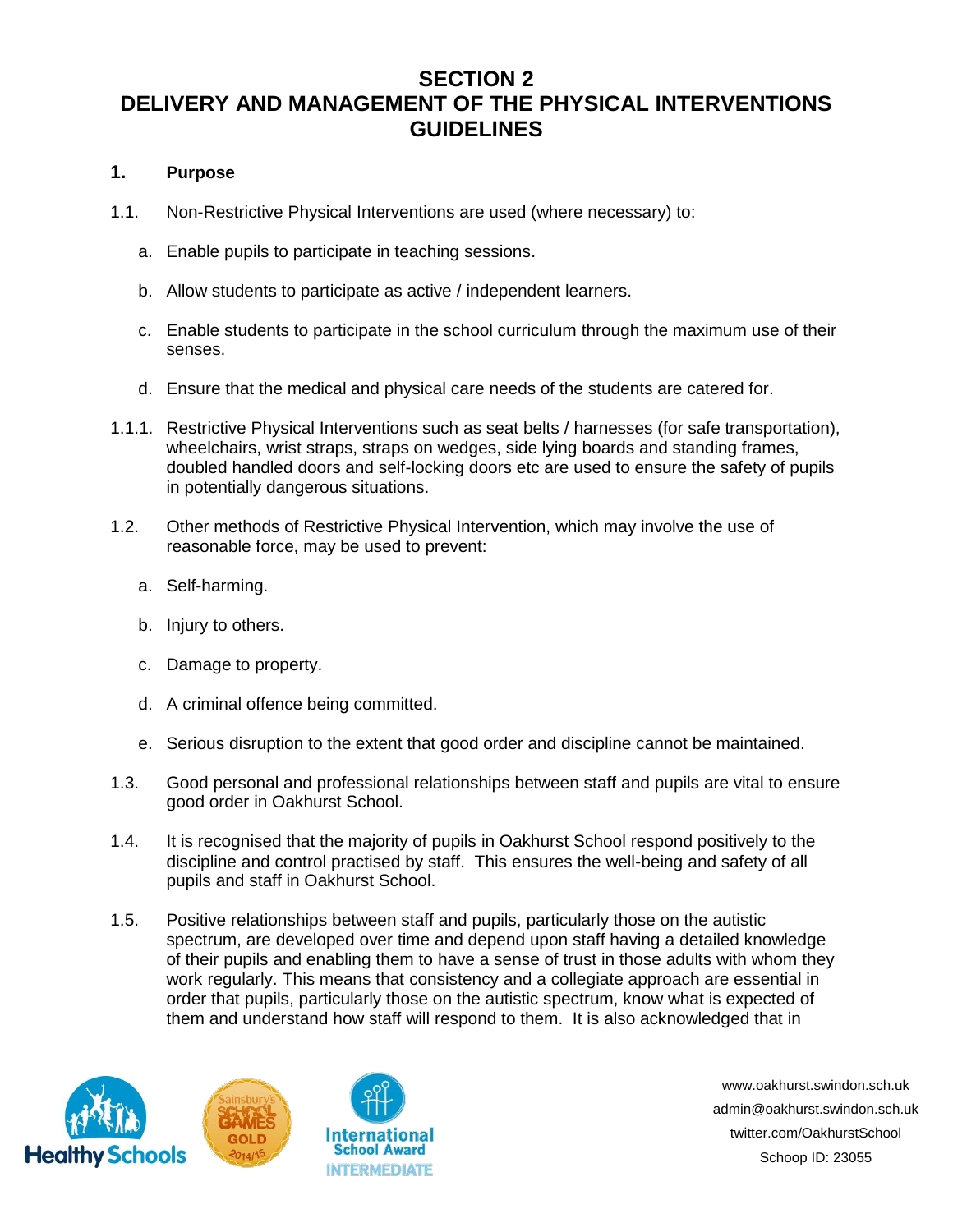exceptional circumstances, staff may need to take action in situations where the use of reasonable force may be required.

1.6. These guidelines seek to ensure that staff at Oakhurst School clearly understands their responsibilities in taking appropriate measures where reasonable force is required. It is essential that staff are well informed and appropriately trained to deal with these difficult situations and understand fully the rationale and implications of the guidance given in the DoH / DfES **Guidance on the Use of Restrictive Physical Interventions for Staff working with Children and Adults who Display Extreme Behaviour in Association with Learning Disability and / or Autistic Spectrum Disorders (ASD)**.

#### **2. Practical Considerations**

- 2.1. Restrictive Physical Intervention is considered as a **last resort** in Oakhurst School's approach to behaviour management and should be used where a pupil's behaviour poses a risk to the health and safety of themselves, other pupils and staff. However, it may be deemed necessary to use body blocking **not** as a last resort, but as a proactive approach in order to prevent a child who has escalated from potential harm or danger.
- 2.2. Reducing the triggers of challenging behaviour, seeking to defuse situations and the use of non-physical classroom / behaviour management strategies (see Behaviour Policy) are considered as imperative means of early intervention, promoting appropriate behaviour and reducing the need for restrictive measures. This is especially important for pupils on the autistic spectrum who may not be able to appreciate the effect of their behaviour both on themselves and others and who may need significantly more support to help to manage their own behaviour.
- 2.3. Staff should ensure that they take all possible steps to reduce the likelihood of challenging behaviour. This will require careful management of the environment to reduce excessive stimulation that may cause anxiety and to ensure that there is available space to enable pupils to have **time in** when necessary.
- 2.4. It is important that staff are familiar with the sensory needs of pupils and support the reduction of anxiety by enabling the effective management of sensory difficulties.
- 2.5. The use of minimal language by staff and the availability of effective means of communication for pupils will have a positive impact on the reduction of anxiety and challenging behaviour and therefore reduce the need for physical intervention. Visual clues are extremely useful, even with students who do not usually require this, as heightened levels of anxiety reduce the ability to effectively process information.
	- 2.6. It is helpful to distinguish between:
- a. Emergency or unplanned use of reasonable force that occurs in response to unforeseen events.
- b. Planned Intervention, in which staff have identified and employed, where necessary, prearranged strategies and methods that are based upon a risk assessment, form part of a positive handling plan and are recorded in care plans / behaviour management plans.





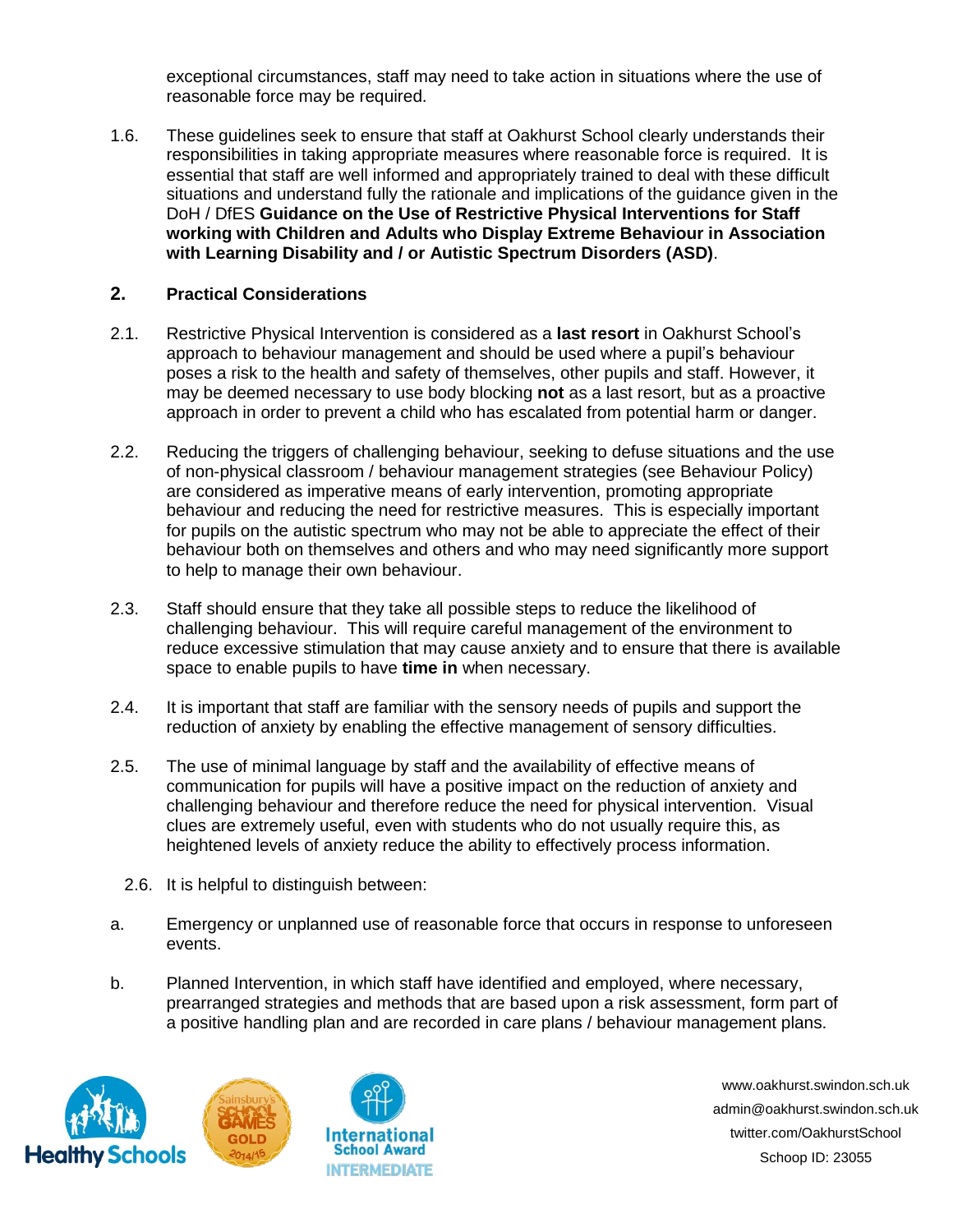- 2.7. Emergency or Unplanned Use of Reasonable Force:
- a. This may be necessary when a pupil behaves in an unexpected way. In such circumstances, staff must retain their duty of care and any response must be proportionate to the circumstances.
- b. Staff should use the minimum force for the shortest period necessary to prevent injury and maintain safety; consistent with appropriate Team Teach training they have received.
- c. It is essential that should an unplanned use of force have been necessary, the Stress Reduction plan of the pupil be immediately reviewed and updated to take into account the potential for a similar incident occurring again.
	- 2.8. Planned Interventions:
- a. Planned Interventions should be agreed and described in writing, in advance, by a multidisciplinary or school team and a risk assessment should be carried out which identifies the benefits and risks associated with the application of different intervention techniques consistent with Team Teach training.
- b. Such interventions will form part of a pupil's Stress Reduction Plan that will clearly state preventative strategies to be used before planned physical intervention may be necessary.
- c. Stress Reduction Plans should be a highly personalised document, available to all staff, which is used to prevent the necessity of the use of force in the first place by careful management of the environment and the use of de-escalation techniques, including the consideration of the potential sensory issues which the pupil may need support in managing.
- d. Stress Reduction Plans should document the appropriate strategies **should** it be necessary to positively handle the pupil in order to prevent damage to person, property or risk of serious disruption.
- e. The Stress Reduction Plan should be agreed and signed by the parents, and should be reviewed annually or as necessary throughout the year.
- f. Serious incidents can be traumatic for both staff and students involved and both must be given time, space and support to recover from an incident.
- g. It is important that where appropriate, steps are taken to repair relationships and that time is set aside to assess how a similar situation could be avoided in the future. This should involve reviewing Stress Reduction Plans as well as providing opportunities for discussion between staff and pupils involved, where this is appropriate.
- h. Support services are provided by SBC, available to all SBC Employees, details of which can be found on the staffroom notice board or from the HT.





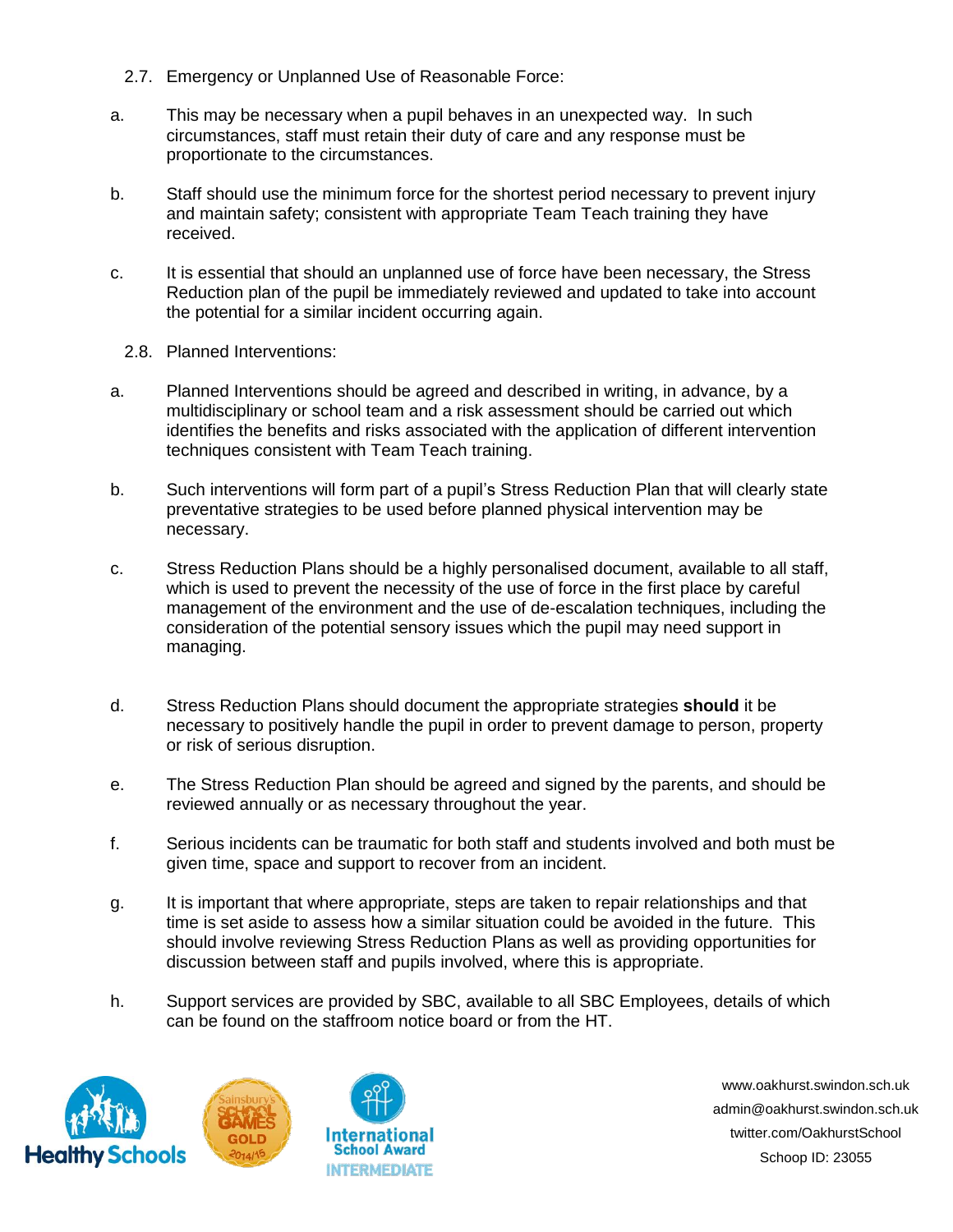### **3. Use of the Sensory Room / Safe Space and Breakout Areas**

- 3.1. There may be occasions where it is necessary for a pupil to spend time alone, either for their own wellbeing or for the wellbeing of others. On occasions, pupils (especially those with Autistic Spectrum Disorder {ASD}) may request the use of the sensory room or Breakout areas in order to enable them to retreat from a potentially stressful situation and allow themselves time to manage their own emotions. On other occasions, where a pupil is at risk of harming either themselves, staff or others it may be necessary for them to spend time in the Breakout areas until such time as they are calm.
- 3.2. As well as the sensory room, pupils also have access to a Safe space or a Quiet room attached to the classroom, (not all are attached to the classroom) as it is recognised that some pupils (especially those who have attachment / disorganised attachment disorder) need a safe place to de-escalate, but with a **time in** approach rather than **time out**.
- 3.3. These actions are perfectly legitimate providing that the following guidelines are strictly adhered to:
- a. Pupils should **never** be left unsupervised in the sensory rooms / Safe space / Quiet rooms or Breakout areas. Staff must be able to view the pupil through the window **at all times**, even if this is done discretely.
- b. If a pupil requests that they leave the Sensory / Safe space / Quiet room or Breakout area, this request should be honoured providing that there is no further risk to the pupil or to others.
	- c. If a pupil does not indicate that they are ready to leave, they must be invited out at the earliest opportunity when it is deemed that they no longer present a risk to themselves or others.
- d. The potential use of Sensory rooms / Safe space / Quiet room or Breakout areas must be recorded on a Stress Reduction Plan and where the child has required significant deescalation strategies then this will be recorded on CPOMs. The Sensory room must never be used when the child is already heightened, however, can be used after time in the break out room has been accessed.
	- e. When recording using the Bound and Numbered book, staff should provide a detailed description of the incident / student behaviour, handling staff if Team Teach was used and the Team Teach manoeuvre used to positively handle the young person to the Safe place. This should supplement the information recorded on CPOMs. Staff only need to record in the Bound and Number book if physical intervention has taken place. However, all other incidents where a child has required significant de-escalation strategies and time in the break out room should be logged on CPOMs.
- f. Information recorded using the CPOMs system is monitored. The information gathered for CPOMs will help to track patterns in student behaviour and identified actions / strategies can then be put in place which should in turn see a significant reduction in sanctuary use. The data collected for individual students will be shared with other professionals as appropriate such as with the Educational Psychologist, Community Nurses, Child and Adolescent Mental Health Services (CAMHS), Targeted Mental Health



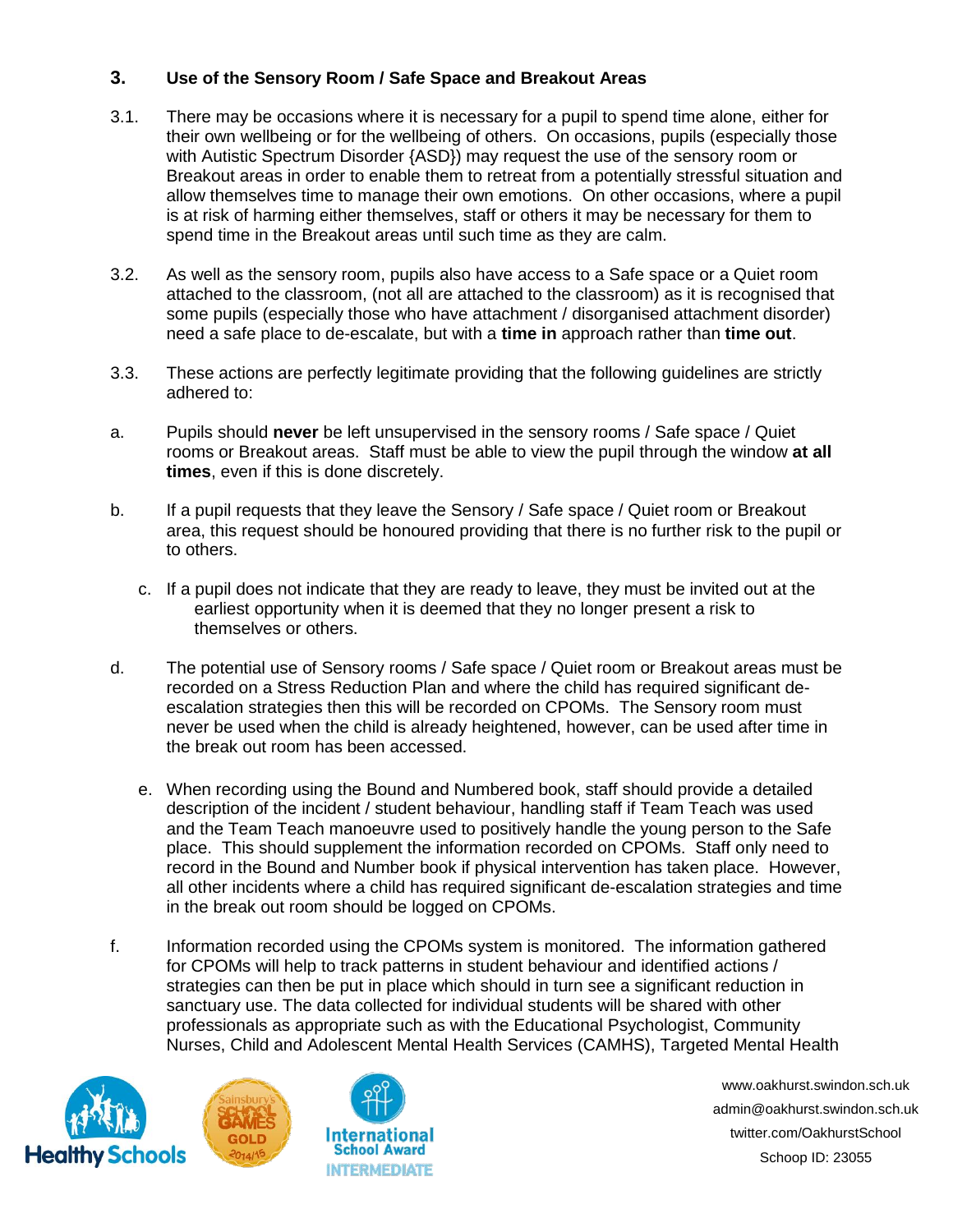in Schools (TaMHS) and other relevant professionals to help in identifying the best way of supporting the young person(s).

#### **4. Recording and Reporting**

- 4.1. As soon as is reasonably practicable following an incident in which physical force has been used, the member of staff will record the incident in the Bound and Numbered Book and will inform the class teacher / SENDCo / Head Teacher. Staff will also inform parents if an incident has taken place, either through the home schoolbook or by telephone, as appropriate.
- 4.2. In the case of physical injury occurring to the pupil and / or other students / staff the appropriate incident / accident forms also need to be completed (see Mrs Barkham). Serious incidents involving the use of Team Teach techniques / Advanced Team Teach Techniques e.g. must be recorded in the Bound and Numbered Book which is kept in the SENDCo's Office.
- 4.3. Oakhurst School will keep an up to date record of all incidents where reasonable force has been used as part of an effective recording system that allows for incidents to be tracked and monitored (CPOMs). All parents, carers, and where appropriate, social workers will be informed as soon as possible.
- 4.4. Some pupils may have individual risk assessments in place as well as Stress Reduction Plans in place due to the nature of their complex, social, emotional and behavioural difficulties.

### **5. Authorised Staff and Training**

- 5.1. In line with Local Authority (LA) guidance on physical intervention all staff at Oakhurst School are authorised, within the content of these guidelines to use reasonable force to control or restrain students.
- 5.2. It is the duty of the HT to ensure adequate training is provided for all authorised staff in order to operate within these guidelines. Members of staff will not be expected to undertake the use of reasonable force without knowledge of the school's policies and guidelines. New staff will be fully briefed prior to authorising their participation. Training will be regular and include clarification of the circumstances when restrictive physical interventions should be used in line with the LA recommendations to follow Team Teach practice.
- 5.3. It is recognised that inevitably there will be a period of time between new staff joining the school and the opportunity for them to undertake Team Teach training arising. During this interim time, untrained staff will not be expected to engage in physical interventions with students except in an extreme emergency when the health and safety of others would be seriously put at risk by failure to do so. This is in line with Team Teach guidelines.



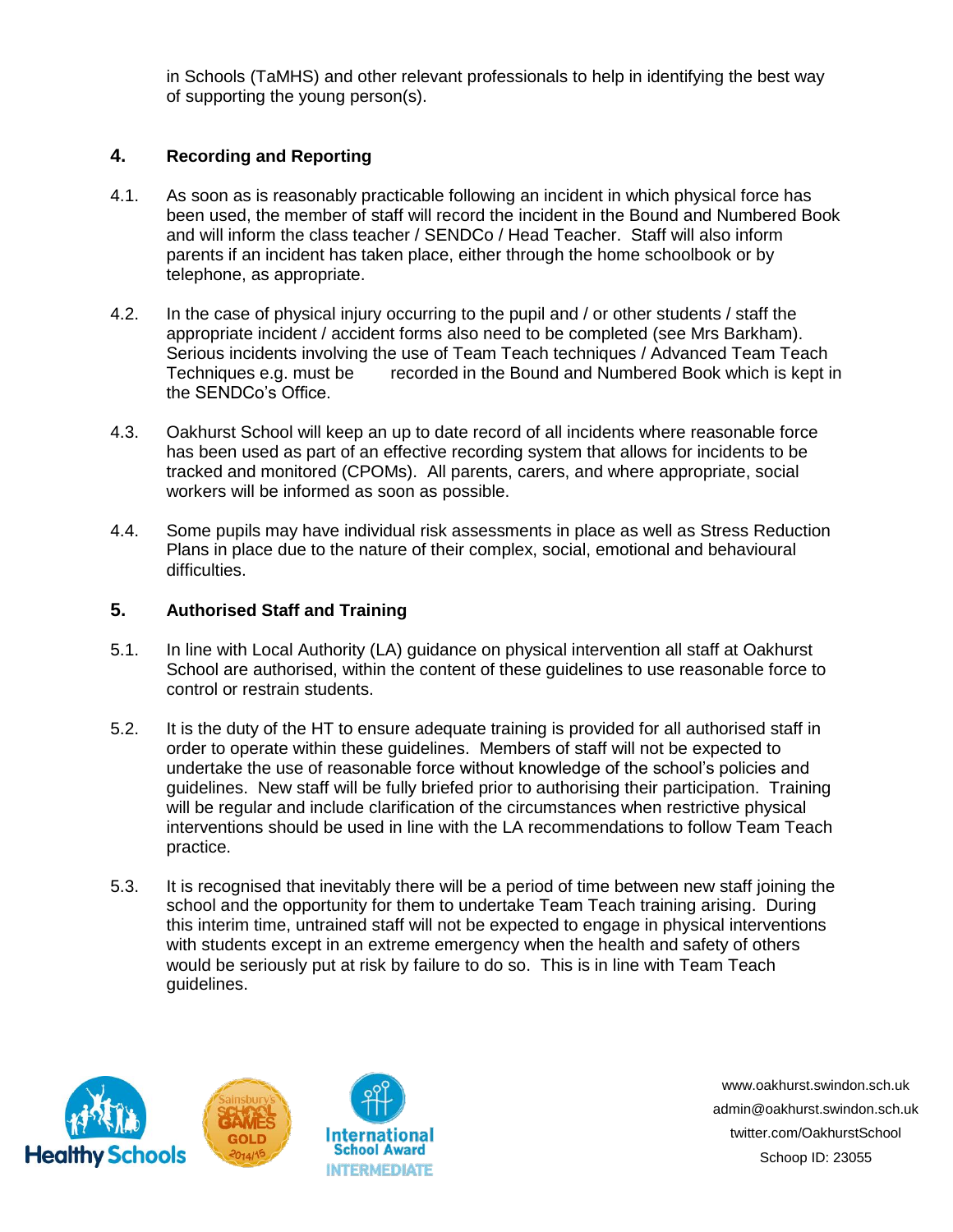## **6. Summary**

- 6.1. These guidelines are designed to help pupils learn and practise a good standard of behaviour to promote healthy social and emotional development and positive attitudes to learning.
- 6.2. These guidelines will be shared with all parents via the website as a student enters the school and with outside agencies as and when appropriate. All school staff will be familiarised with these guidelines upon entry to the school.

# **7. Related Documents**

- 7.1. The following documents should be read in conjunction with this policy:
	- a. Health and Safety Policy.
	- b. Section 3 Guidelines for Interpersonal Contact.
	- c. Team Teach documentation.
	- d. Training Records.
	- e. Incident Files.
	- f. Risk Assessments.
	- g. Stress Reduction Plans.

# **SECTION 3**

# **DELIVERY AND MANAGEMENT OF THE INTERPERSONAL CONTACT GUIDELINES**

#### **1. Underpinning Principles**

- 1.1 These guidelines have been drawn up in order to ensure the protection of both students and staff.
- 1.2 Staff at Oakhurst School necessarily come into regular physical contact with pupils, much of which plays an integral part in the development of the student's physical, emotional and social development.
- 1.3 It is not intended that normal physical contact between staff and pupils be deterred, simply that staff are mindful of the purpose and consequences of that contact.
- 1.4 Many pupils, especially those with Profound Multiple Learning Difficulties (PMLD) and ASD value physical interaction as a way of communicating and interacting with others and it is important that staff feel that they are fully supported when engaging in such interaction, such as rough and tumble play or sensory activities such as deep pressure massage.
- 1.5 It should also be remembered however that we are preparing our pupils for adulthood and as such should be teaching them acceptable ways of interacting with others. Behaviour that may seem acceptable when pupils are 11 or 12 will not be so when they are 25. This should be kept in mind when engaging in physical contact with students.



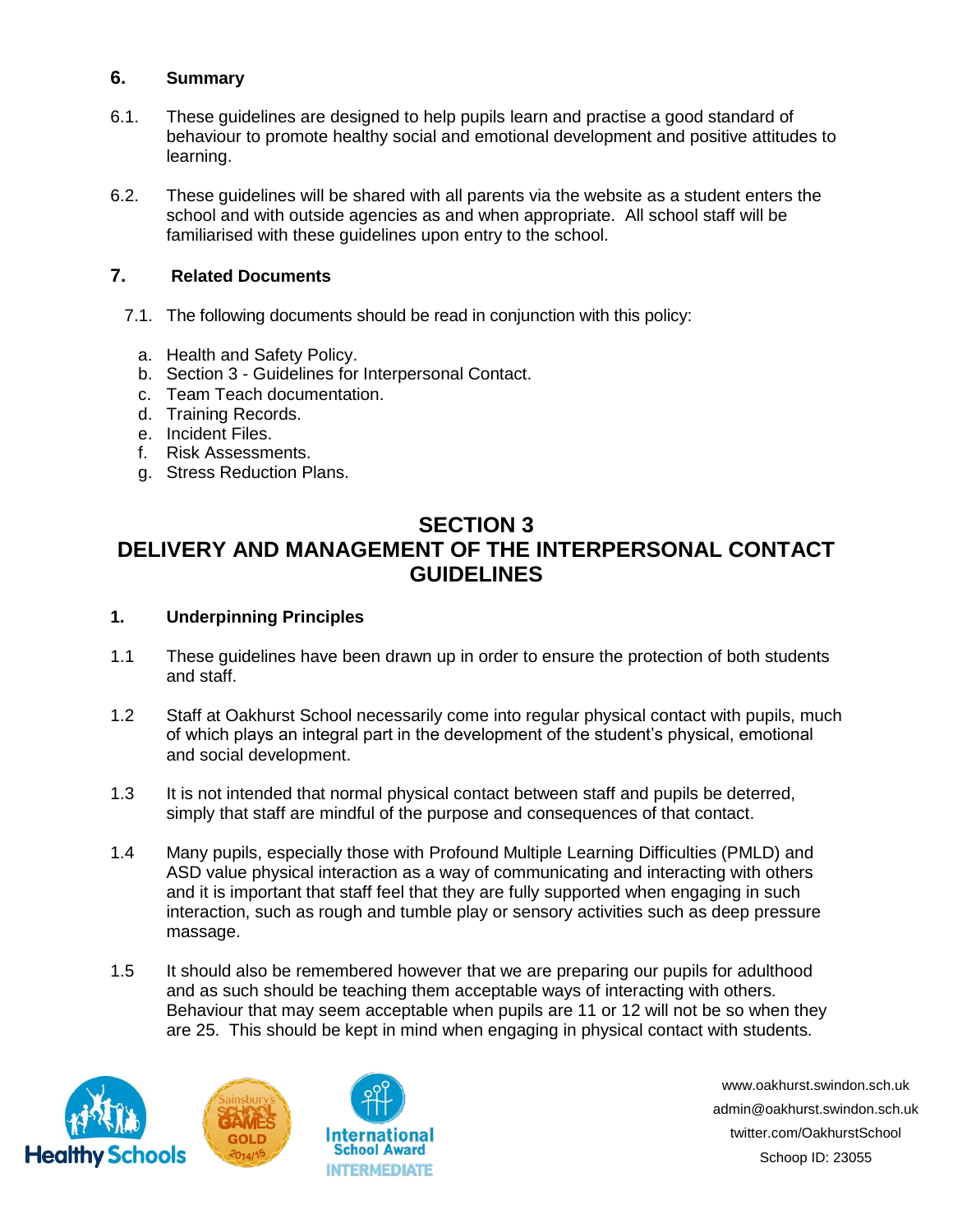- 1.6 For guidance pertaining to Physical Intervention and Manual Handling, staff should refer to the relevant separate policies.
- 1.7 If staff are unsure about any aspect of these guidelines or have a concern regarding interpersonal contact, they should speak with the Designated Safeguarding Lead (DSL) Lizzie Christopher or the Deputy DSLs.
- 1.8 All staff have a duty of care to keep young people safe and to protect them from physical and emotional harm. This duty is in part exercised through the development of respectful, caring and professional relationships between staff and pupils and behaviour by staff that demonstrates integrity, maturity and good judgement. These guidelines have drawn upon **DfES Guidance for Safe Working Practice for the Protection of children and Staff in Education Settings 2019**.

#### **2. Pupil to Pupil Contact**

- 2.1. Where an apparent problem has been identified this must be communicated to all staff associated with the pupil and the action required written into a Positive Handling Plan which should be shared with parents.
- 2.2. Physical contact between pupils is generally discouraged as being inappropriate in the school environment although contact between pupils to greet, congratulate or comfort when upset is acceptable.

### **3. Staff Physical Contact with Pupil**

- 3.1. It is acceptable to support, comfort, congratulate or greet in traditional ways.
- 3.2. Cuddling and **big squeezes** within the context of intensive interaction, communication and sensory activities is acceptable provided two members of staff are present. Cuddling in this context should be from the side or front to back where possible. Other cuddling is to be discouraged.
- 3.3. Staff will necessarily need to use hand holding or friendly holds where appropriate to escort and guide pupils and to ensure their safety and the safety of others in the community.
- 3.4. Staff should listen, observe and take note of the child's reaction or feelings, and so far as is possible, use a level of contact that is appropriate to the child for the minimum time necessary.
- 3.5. In the summer months it is acceptable and may be necessary for staff to apply sun cream to students. Where possible students should be encouraged to apply it themselves but in many cases it will be necessary for staff to offer assistance. It is essential that students are offered full protection from the sun and parents will be asked to sign a permission slip to enable staff to support pupils in this.